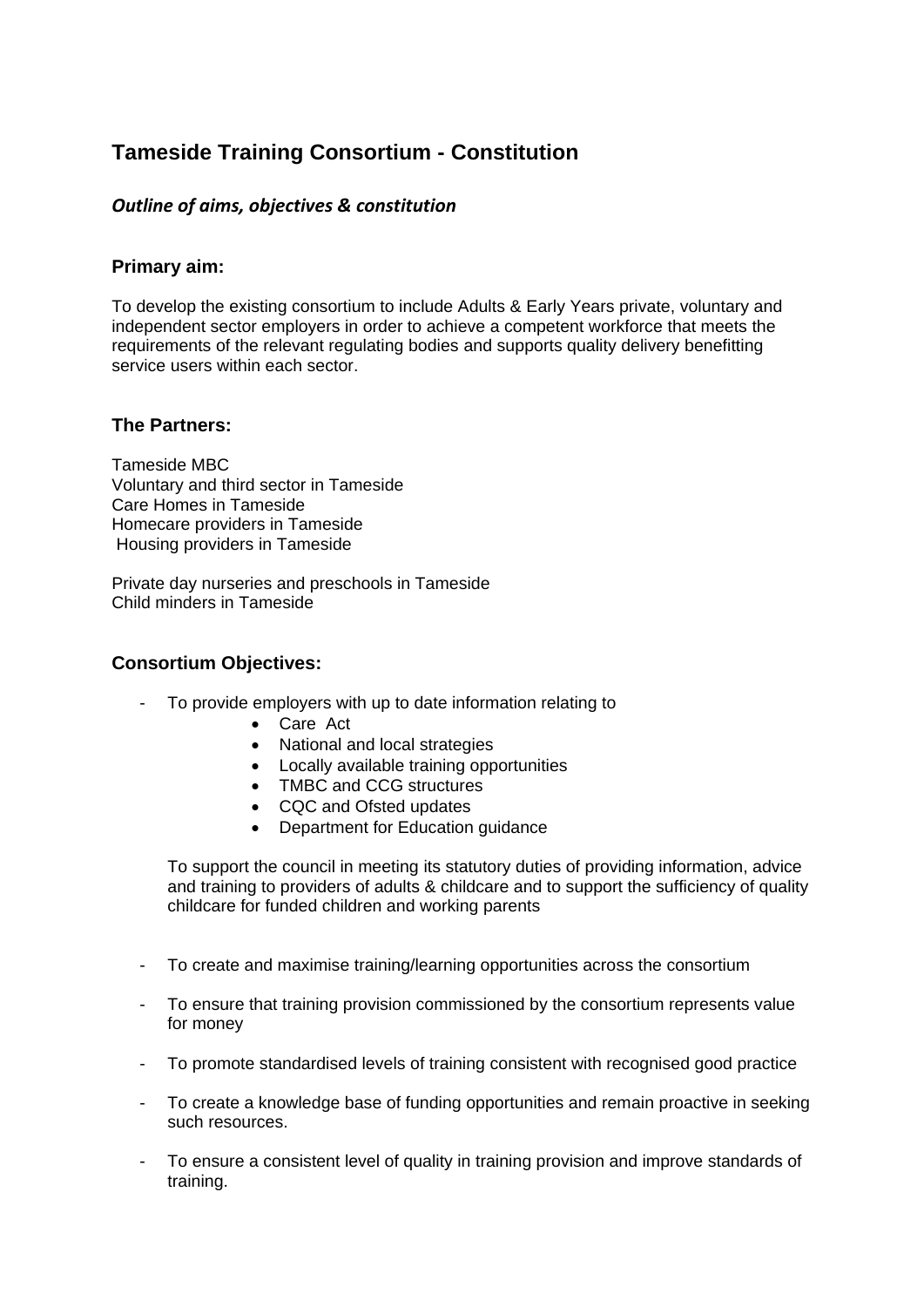- To maximise the resources available:
	- Training opportunities
	- Training materials
	- Training grants/funding opportunities
	- Training venues
	- Training consultants
- To promote multi–agency training
- To promote innovative and creative approaches to training delivery and learning with particular reference to the needs of the small employers
- To maintain good relationships with training providers and colleges to meet identified training needs and priorities
- To support and assist in meeting objectives relating to recruitment and retention within the sectors
- To promote equality of opportunity across a multi–cultural workforce
- To achieve a well-trained effective workforce across sectors

# **Terminology**

In this document:

- The "Consortium" refers to Tameside based representatives of Adult and Early Years employers from the private, voluntary, independent, and statutory sectors
- The Training and Qualification Providers refers to Consortium members' own training provision and other recommended local training organisations
- The "Members" refers to the individual care home, homecare, supporting people, direct payment recipient, TMBC operational teams and Early Years organisations who form the membership of the Consortium
- The "Steering Groups" refers to two steering groups for Adults and Early Years sector comprising of representatives who define the focus of workforce development
- The "Board" refers to chairs of steering groups and TMBC representation whose focus is to maximise finances by ensuring commonalities are maximised within the commissioning process

## **1.** The Consortium

The Consortium is an association of organisations working together to achieve the mutual purpose identified at the beginning of this document. It has shared responsibilities for the: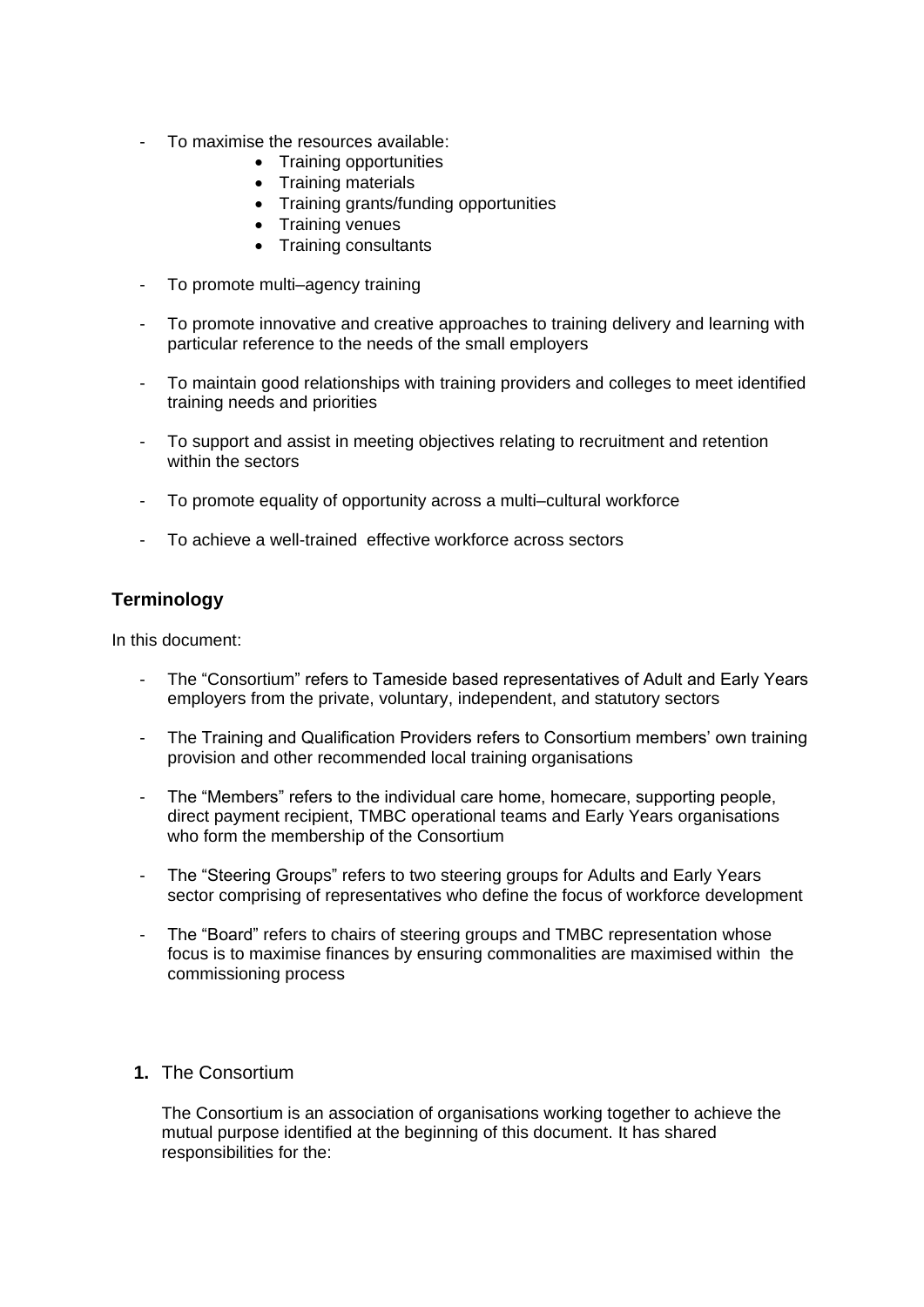- Representation of employers' training and qualifications needs across Tameside
- Creating opportunities to meet those needs
- As part of the Consortiums role, it will link with similar organisations across the Northwest region. Outcomes of such liaison are sharing of good practice and effective approaches to training provision
- Management, administration, liabilities, joint training/qualification, contracts/service level agreements where appropriate
- **2.** Training and Qualification Providers

Through agreed processes of recruitment and funding, Consortium members and their staff will be able to access the following:

- Induction workbooks and training (adults)
- AGMA Virtual College E Learning programmes
- Mandatory and professional development short courses
- Specialist training inputs facilitated by the consortium and delivered by stakeholders
- Recommended QCF and other vocational qualification providers services including training, assessment and verification
- Appropriate and relevant management training and development
- Networks and sector updates events
- **3.** The Members
	- The members are organisations that have applied to join the consortium, agreed to the Terms of Reference, signed the Consortium membership application form and paid the appropriate fee.
- **4.** The Steering Groups

The role of the steering group is to:

- Ensure representation of the sector has a voice and input to the training and workforce development in Tameside
- Representing the Consortium at local, regional and national levels where appropriate
- Sharing of information between steering groups and service forums
- The steering group should reflect a wide representation from across all service user groups and be drawn from private voluntary & independent sector
- A Chairperson and Vice Chairperson should be elected three yearly

Quorum: The proportion of attendance in order to be quorate shall be set at four

# **5.** The Board

• The board will represent Adults and Early Years, Adult Social services and TMBC workforce development